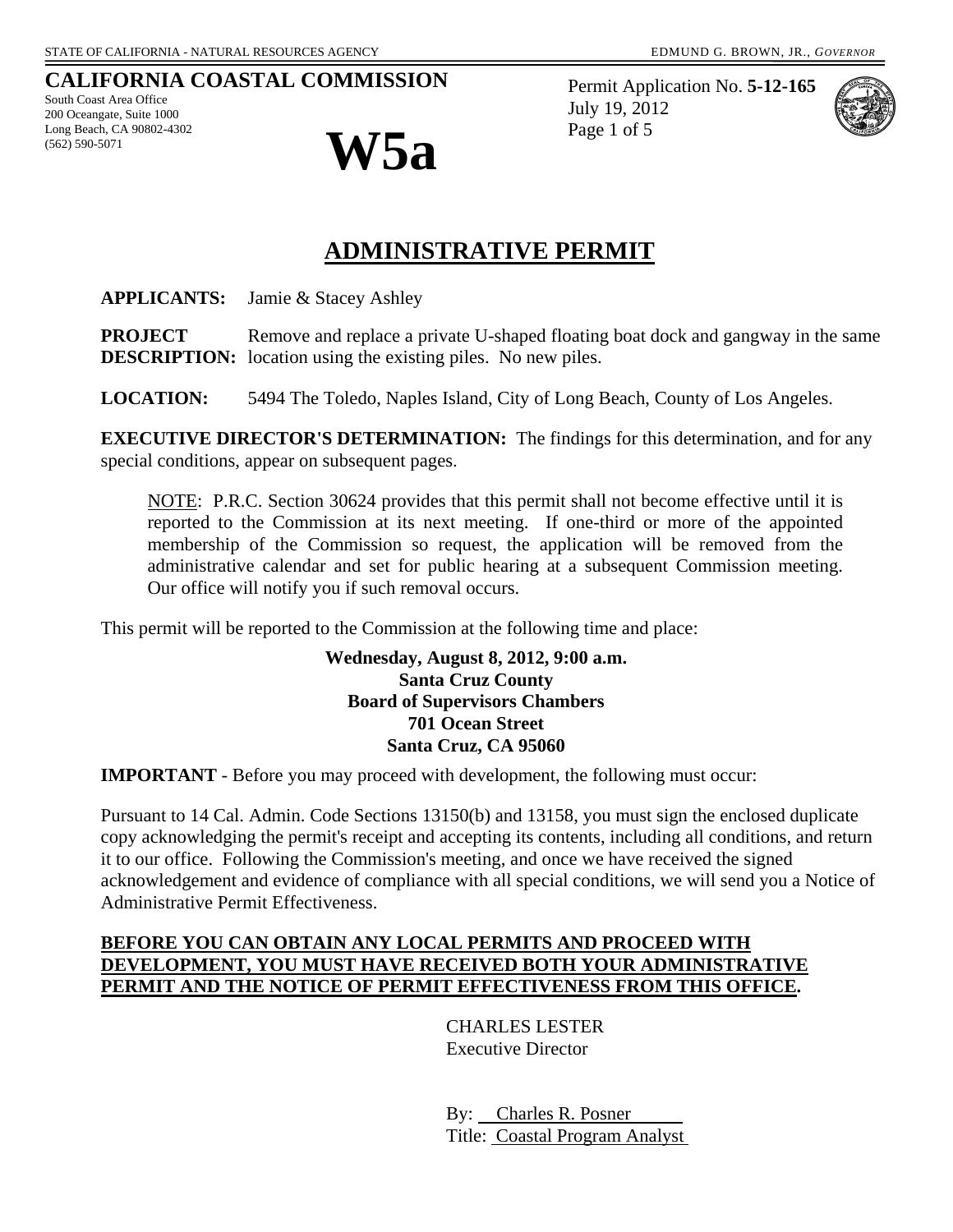# **SPECIAL CONDITIONS:** SEE PAGE THREE.

# **EXECUTIVE DIRECTOR'S DETERMINATION (continued):**

The Executive Director hereby determines that the proposed development is a category of development which, pursuant to PRC Section 30624, qualifies for approval by the Executive Director through the issuance of an Administrative Permit. Subject to Standard and Special Conditions as attached, said development is in conformity with the provisions of Chapter 3 of the Coastal Act of 1976 and will not have any significant impacts on the environment within the meaning of the California Environmental Quality Act. If located between the nearest public road and the sea, this development is in conformity with the public access and public recreation policies of Chapter 3.

# **FINDINGS FOR EXECUTIVE DIRECTOR'S DETERMINATION:**

#### **A. Project Description**

The proposed project involves the replacement of a private residential boat dock on Naples Island in southeast Long Beach (See Exhibits). The existing U-shaped dock float will be removed and replaced with a new U-shaped dock in the same location. The new dock is the same size as the old one. The three existing concrete piles will remain in place and will secure the new dock in place (Exhibit #3). No new piles are proposed or permitted. The existing gangway that connects the dock to the land will be replaced with a new 4'x 22' gangway.

The proposed project is in Alamitos Bay, situated between the applicants' vertical seawall and the City Pierhead Line (Exhibit #3). The proposed dock is associated with an adjacent single-family residence and is for boating recreation purposes. The proposed project will not interfere with public access. Eelgrass beds will not be disturbed, as there is no bottom disturbance proposed or permitted. The proposed project has received an "Approval in Concept" stamp from the City of Long Beach Planning Department and the City of Long Beach Marine Bureau.

#### **B. Marine Resources**

The proposed recreational boat dock development and its associated structures do not result in the fill of coastal waters and are an allowable and encouraged marine related use. The proposed dock work will not have any significant adverse effect on sensitive marine resources, such as eelgrass. Therefore, the Executive Director determines that the proposed development, which is to be used solely for recreational boating purposes, conforms with Section 30224 of the Coastal Act.

# **C. Water Quality**

The proposed dock work will be occurring on or within coastal waters. The storage or placement of construction material, debris, or waste in a location where it could be discharged into coastal waters would result in an adverse effect on the marine environment. To reduce the potential for construction related impacts on water quality, the Commission imposes special conditions requiring, but not limited to, the appropriate storage and handling of construction equipment and materials to minimize the potential of pollutants to enter coastal waters and for the use of on-going best management practices following construction. As conditioned, the Executive Director determines that the development conforms with Sections 30230 and 30231 of the Coastal Act.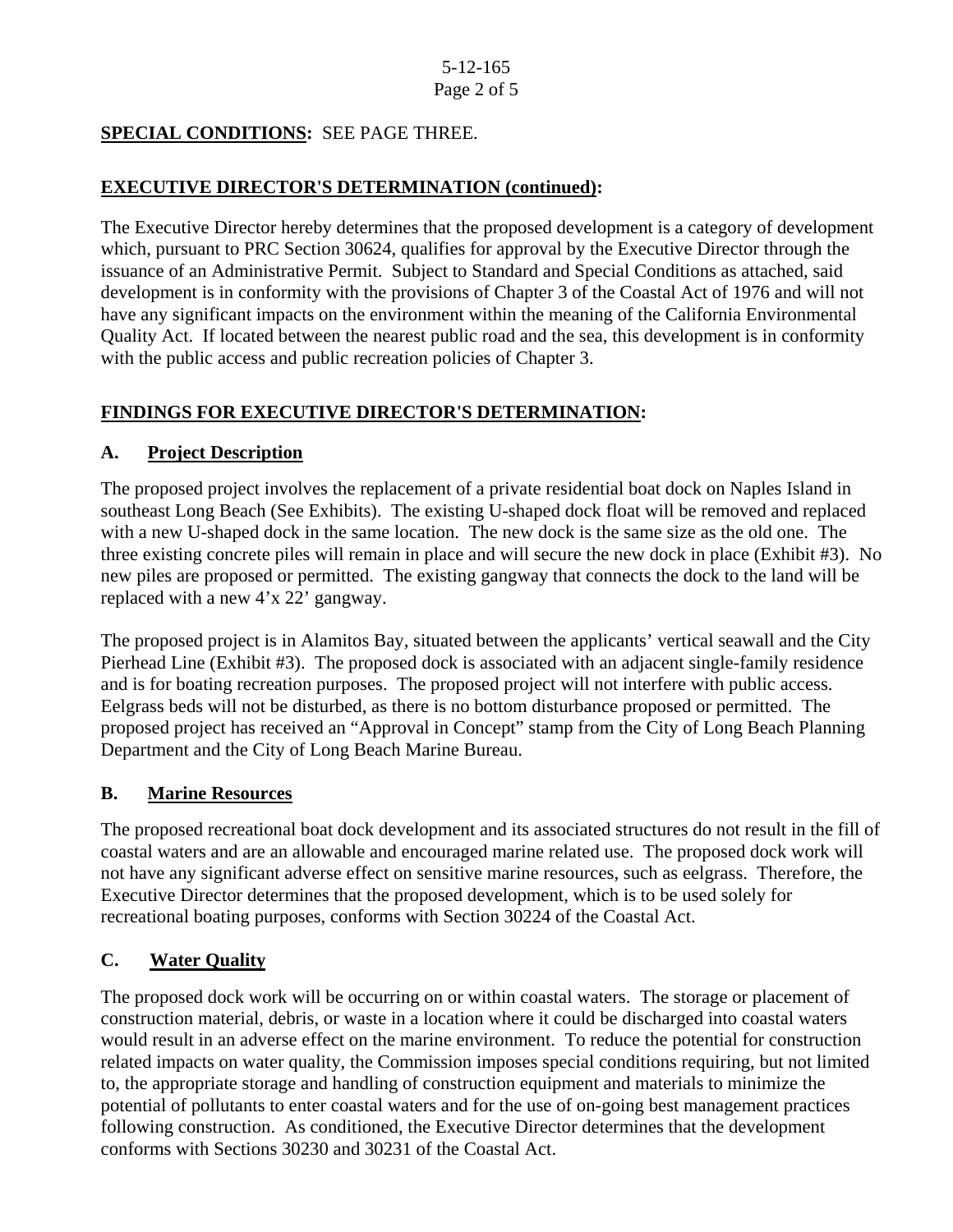# **D. Public Access and Recreation**

As conditioned, the proposed development will not have any new adverse impact on public access to the coast or to nearby recreational facilities. Thus, as conditioned, the proposed development conforms with Sections 30210 through 30214, Sections 30220 through 30224, and 30252 of the Coastal Act.

# **E. Local Coastal Program**

A coastal development permit is required from the Commission for the proposed development because it is located within the Commission's area of original jurisdiction. The Commission's standard of review for the proposed development is the Chapter 3 policies of the Coastal Act. The City of Long Beach certified LCP is advisory in nature and may provide guidance. The Commission certified the City of Long Beach LCP on July 22, 1980. As conditioned, the proposed development is consistent with Chapter 3 of the Coastal Act and with the certified LCP for the area.

# **F. California Environmental Quality Act (CEQA)**

As conditioned, there are no feasible alternatives or feasible mitigation measures available which would substantially lessen any significant adverse effect which the activity may have on the environment. Therefore, the Executive Director determines that the proposed project, as conditioned to mitigate the identified impacts, is the least environmentally damaging feasible alternative and can be found consistent with the requirements of the Coastal Act to conform to CEQA.

# **SPECIAL CONDITIONS:**

#### 1. **Permit Compliance**

 The permitted use of the approved development is for boating related uses only. All development must occur in strict compliance with the proposal as set forth in the application for permit, subject to any special conditions. Any deviation from the approved plans must be submitted for review by the Executive Director to determine whether an amendment to this coastal development permit is required.

#### 2. **Construction Responsibilities and Debris Removal**

- a) No construction materials, equipment, debris, or waste will be placed or stored where it may be subject to wave, wind, or rain erosion and dispersion.
- b) Any and all construction material shall be removed from the site within ten days of completion of construction and disposed of at an appropriate location.
- c) Machinery or construction materials not essential for project improvements are prohibited at all times in the subtidal or intertidal zones.
- d) If turbid conditions are generated during construction, a silt curtain will be utilized to control turbidity.
- e) Eelgrass shall not be disturbed.
- f) Floating booms will be used to contain debris discharged into coastal waters and any debris discharged will be removed as soon as possible but no later than the end of each day.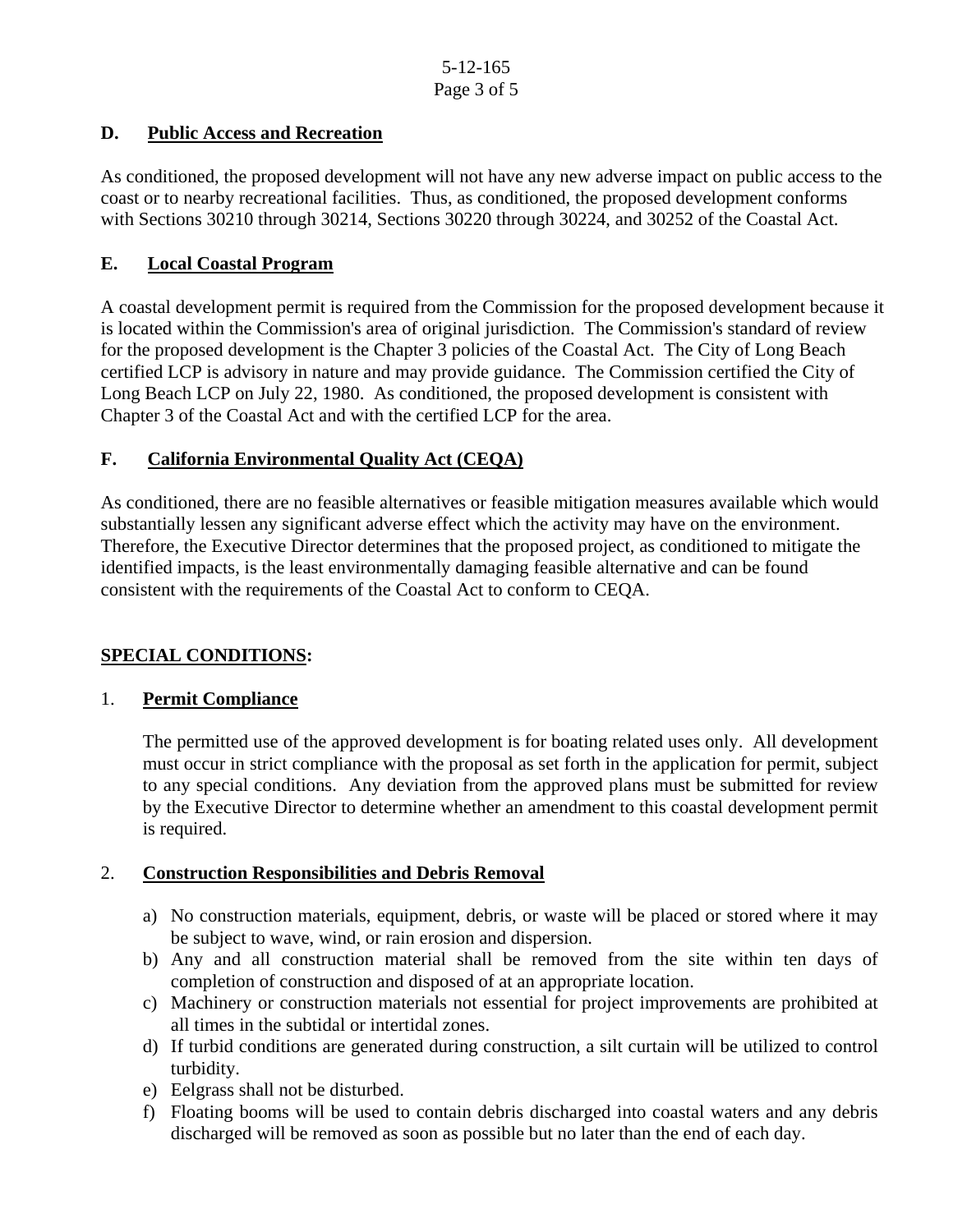#### 5-12-165 Page 4 of 5

- g) Divers will recover non-buoyant debris discharged into coastal waters as soon as possible after loss.
- h) At the end of the construction period, the permittee shall inspect the project area and ensure that no debris, trash or construction material has been left on the shore or in the water, and that the project has not created any hazard to navigation.

#### 3. **Best Management Practices (BMP) Program**

By acceptance of this permit, the applicant agrees that the long-term water-borne berthing of boat(s) in the approved dock and/or boat slip will be managed in a manner that protects water quality pursuant to the implementation of the following BMPs.

- a) Boat Cleaning and Maintenance Measures:
	- 1. In-water top-side and bottom-side boat cleaning shall minimize the discharge of soaps, paints and debris.
	- 2. In-the-water hull scraping or any process that occurs under water that results in the removal of paint from boat hulls is prohibited. Only detergents and cleaning components that are designated by the manufacturer as phosphate-free and biodegradable shall be used, and only minimal amounts shall be used.
	- 3. The applicant shall minimize the use of detergents and boat cleaning and maintenance products containing ammonia, sodium hypochlorite, chlorinated solvents, petroleum distillates or lye.
- b) Solid and Liquid Waste Management Measures:

All trash, recyclables, and hazardous wastes or potential water contaminants, including old gasoline or gasoline with water, absorbent materials, oily rags, lead acid batteries, anti-freeze, waste diesel, kerosene and mineral spirits shall be disposed of in a proper manner and shall not at any time be disposed of in the water or gutter.

c) Petroleum Control Management Measures:

Oil absorbent materials should be examined at least once a year and replaced as necessary. The applicant shall recycle the materials, if possible, or dispose of them in accordance with hazardous waste disposal regulations. The boaters are encouraged to regularly inspect and maintain engines, seals, gaskets, lines and hoses in order to prevent oil and fuel spills. Boaters are also encouraged to use preventive engine maintenance, oil absorbents, bilge pump-out services, or steam cleaning services as much as possible to clean oily bilge areas. Clean and maintain bilges. Do not use detergents while cleaning. The use of soaps that can be discharged by bilge pumps is discouraged.

#### 4. **Public Access along the Waterway**

The proposed project shall not interfere with public access and use of the public walkways situated in the vicinity of the project.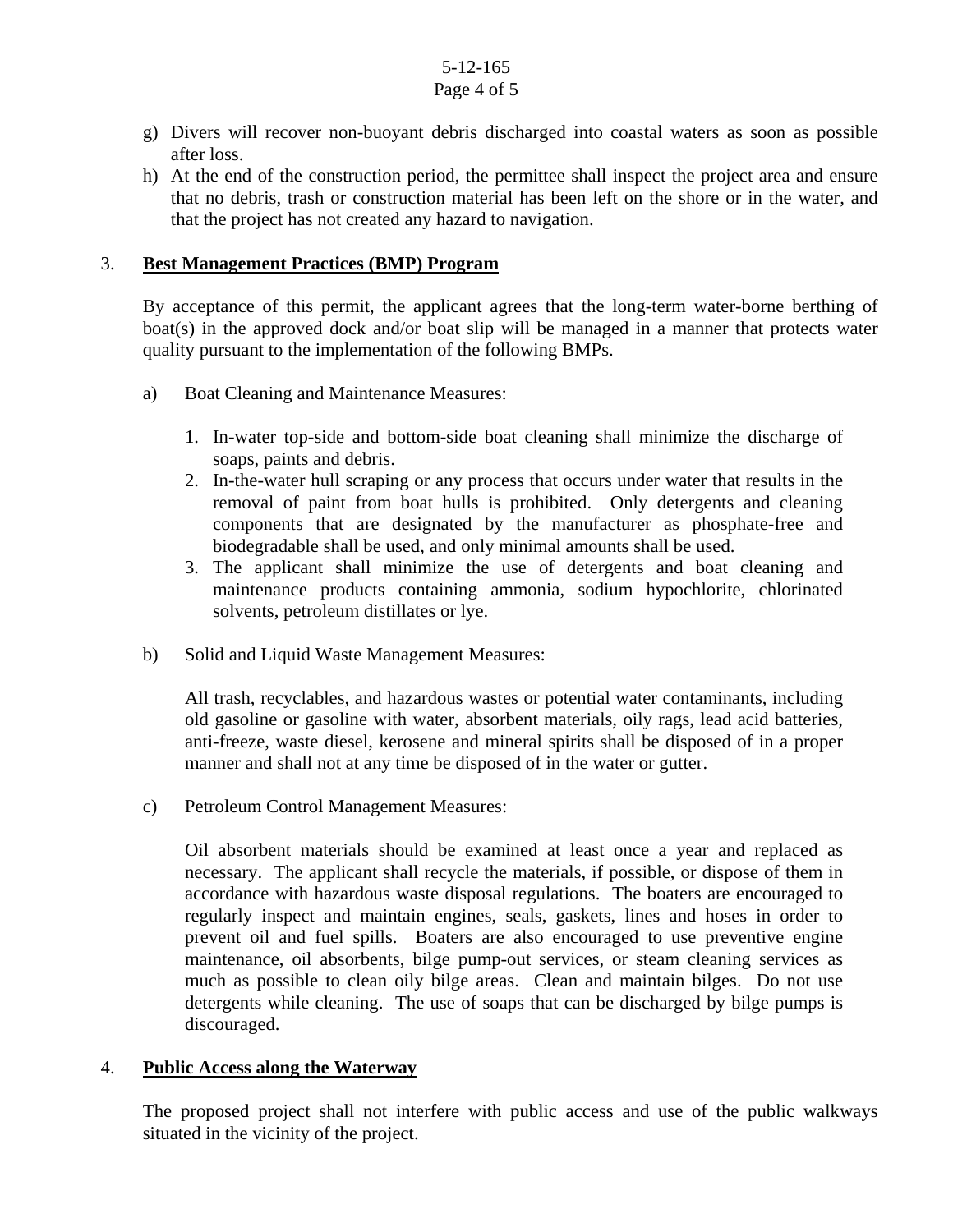# 5-12-165 Page 5 of 5

#### **STANDARD CONDITIONS:**

- 1. Notice of Receipt and Acknowledgment. The permit is not valid and development shall not commence until a copy of the permit, signed by the permittee or authorized agent, acknowledging receipt of the permit and acceptance of the terms and conditions, is returned to the Commission office.
- 2. Expiration. If development has not commenced, the permit will expire two years from the date this permit is reported to the Commission. Development shall be pursued in a diligent manner and completed in a reasonable period of time. Application for extension of the permit must be made prior to the expiration date.
- 3. Interpretation. Any questions of intent or interpretation of any term or condition will be resolved by the Executive Director or the Commission.
- 4. Assignment. The permit may be assigned to any qualified person, provided assignee files with the Commission an affidavit accepting all terms and conditions of the permit.
- 5. Terms and Conditions Run with the Land. These terms and conditions shall be perpetual, and it is the intention of the Commission and the permittee to bind all future owners and possessors of the subject property to the terms and conditions.

#### **ACKNOWLEDGMENT OF PERMIT RECEIPT/ACCEPTANCE OF CONTENTS:**

\_\_\_\_\_\_\_\_\_\_\_\_\_\_\_\_\_\_\_\_\_\_\_\_\_\_\_\_ \_\_\_\_\_\_\_\_\_\_\_\_\_\_\_\_\_\_\_\_\_\_

I/We acknowledge that I/we have received a copy of this permit and have accepted its contents including all conditions.

Applicant's Signature Date of Signing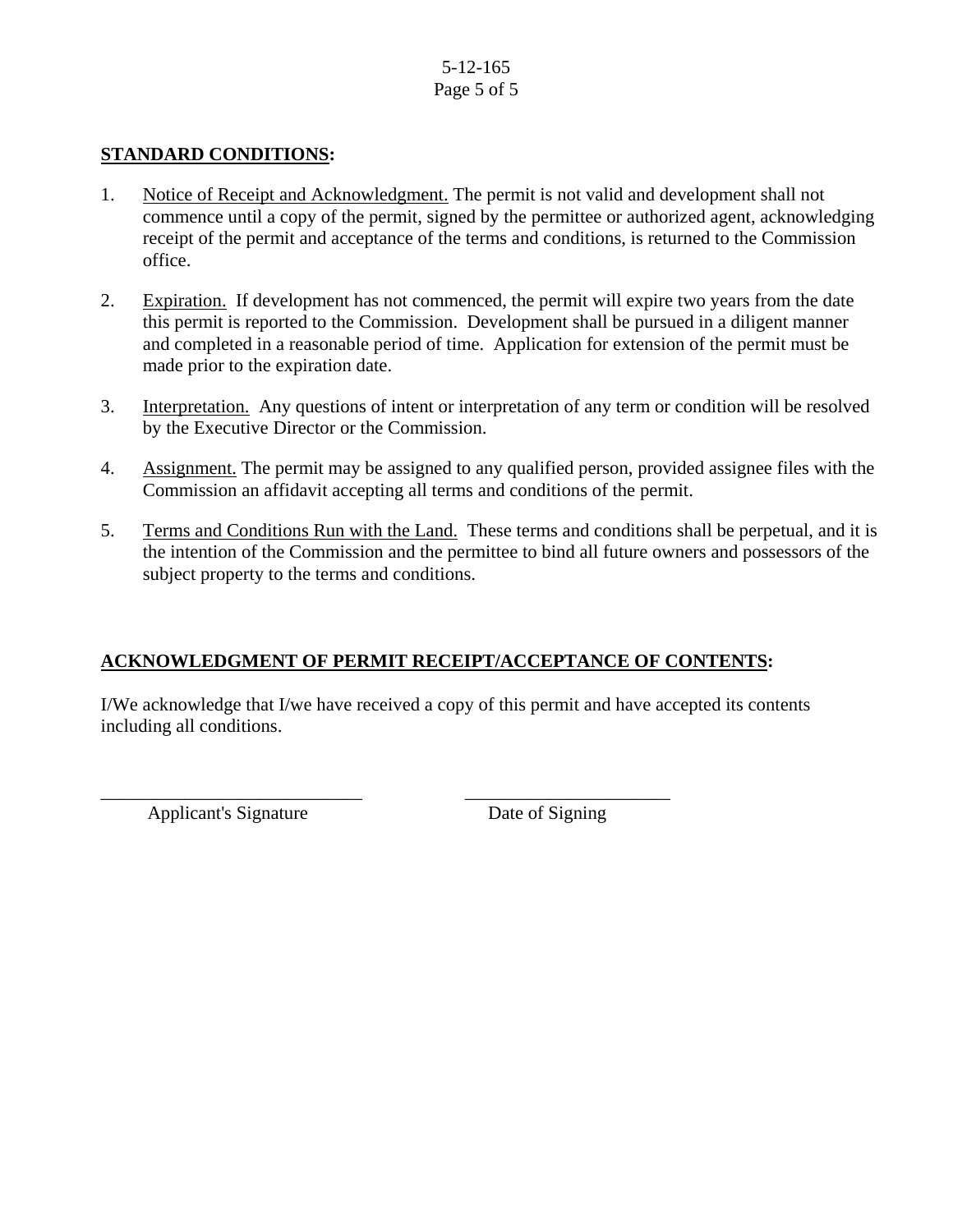# **City of Long Beach**

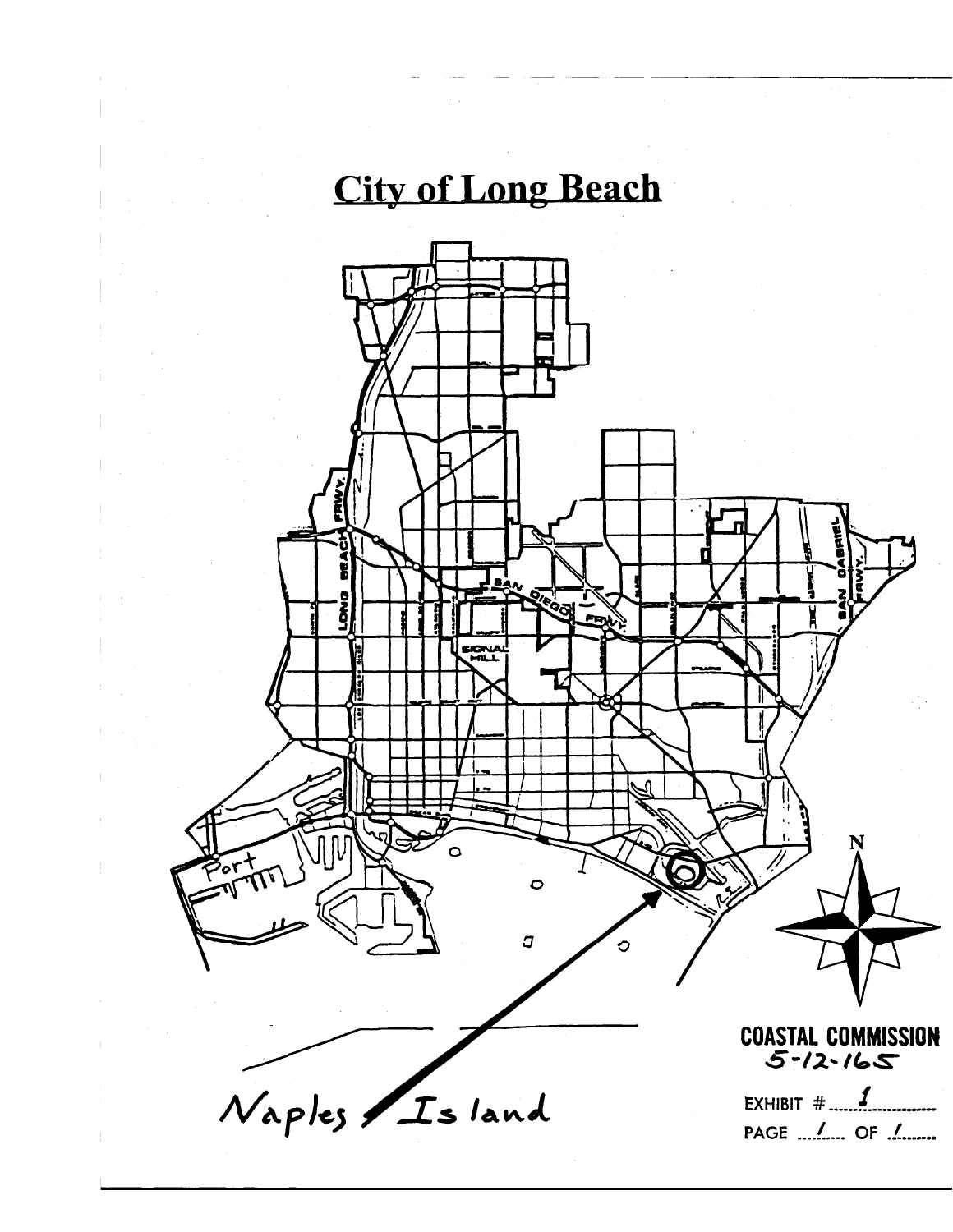